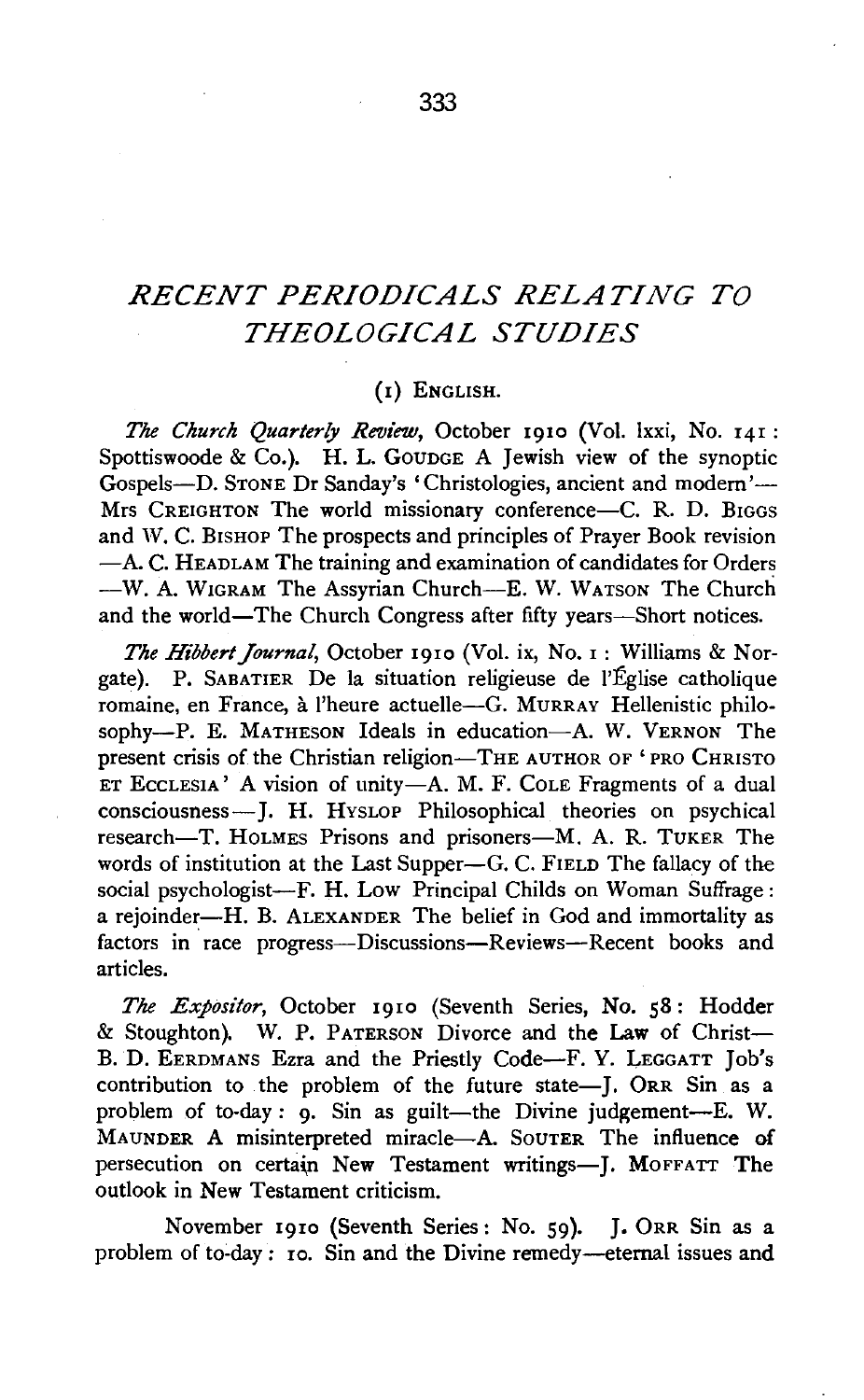### 334 THE JOURNAL OF THEOLOGICAL STUDIES

theodicy-H. M. WIENER Has Dr Skinner vindicated the Graf-Wellhausen theory ?-K. LAKE The earliest Christian teaching on divorce-R. WINTERBOTHAM The four empires of Daniel-E. HILL Historic Christianity and the mystical sense-E. C. SELWYN The carefulness of Luke: 2. Peter's conversion-W. O. E. OESTERLEY Grace and freewill: the teaching of the Gospel and the Rabbis contrasted--J. H. MouLTON and G. MrLLIGAN Lexical notes from the papyri.

December rgro (Seventh Series: No. 6o). F. W. MozLEY Justification by Faith in St James and St Paui-K. LAKE The shorter form of St Paul's Epistle to the Romans-J. DE ZWAAN Psalm xlv-A. CARR Further notes on the synoptic problem--I. G. SMITH The promises of reward--J. MOFFATT Materials for the preacher-J. H. MoULTON and G. MrLLIGAN Lexical notes from the papyri.

### (2) AMERICAN.

The American Journal of Theology, October 1910 (Vol. xiv, No. 4: Chicago University Press). C. E. SEASHORE The play impulse and attitude in religion-G. H. GILBERT The Greek element in the Epistle to the Hebrews---I. KING The religious significance of the psychotherapeutic movement-W. H. ALLISON Was Newman a modernist? J. B. PRATT *A* mistake in strategy-C. W. VoTAW Four principles underlying religious education-G. M. YOUNGMAN Manuscripts of the Vulgate in the British Museum-Recent theological literature.

*The Princeton Theological Review, October 1910 (Vol. viii, No. 4:* Princeton University Press). W. H. JOHNSON Miracles and history- $B = W_1$  prince (Scripture),  $W_2$ . B. JOHNSON MITAGES and instory-B. WARFIELD 'Scripture', 'The Scriptures', in the New Testament<br>H. McA. Robinson The text of Luke wiji 17-25. Reviews of recent -H. McA. ROBINSON The text of Luke xxii  $17-25$ —Reviews of recent literature.

#### (3) FRENCH AND BELGIAN.

*Revue Benedictine,* October rgro (Vol. xxvii, No. 4: Abbaye de Maredsous). D. DE BRUYNE Quelques documents nouveaux pour l'histoire du texte africain des Évangiles *(suite et fin)*-J. CHAPMAN Professor Hugo Koch on St Cyprian-G. MoRIN Recueils perdus d'homélies de S. Césaire d'Arles-U. BERLIÈRE Un projet de Congrégation liégeoise de l'Ordre de S. Benoît ( $1677-1690$ )--D. DE BRUYNE Notes bibliques: r. *Aiere,* 2. *Cenapura-A.* WILMART Le pretendu Liber Officiorum de S. Hilaire et l'Avent liturgique-G. MORIN I Une particularité inaperçue du *Qui pridie* de la messe romaine aux environs de l'an DC: II Un théologien ignoré du xie siècle, l'évêque-martyr Gerard de Csanad, O.S.B.-U. BERLIERE *A* propos de Jacques de Vitry. Une lettre d'Olivier de Cologne- Comptes rend us- Notes Vitry. Une lettre d'Olivier de Cologne - Comptes rendus - Notes bibliographiques-U. BERLIÈRE Bulletin d'histoire bénédictine.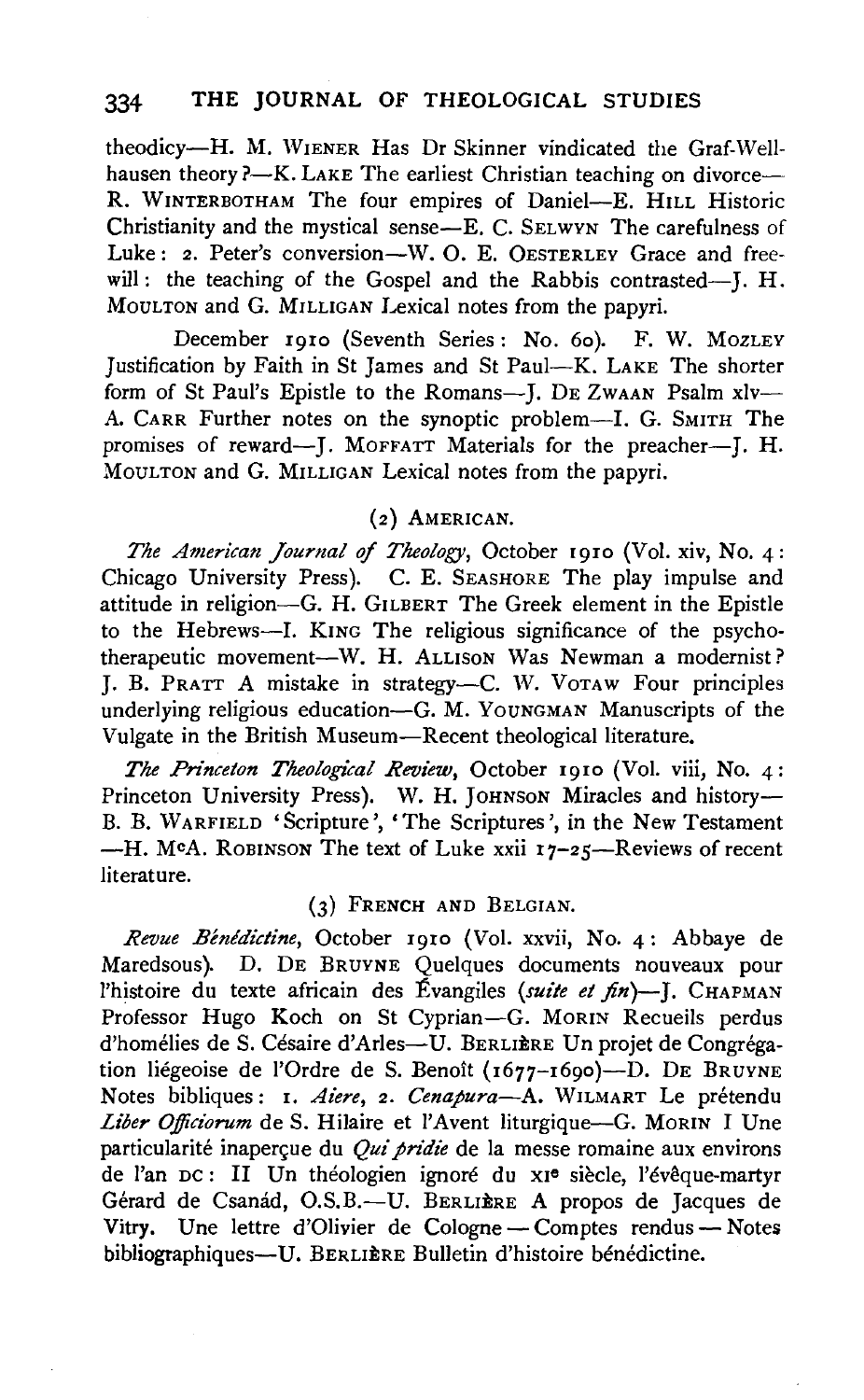## PERIODICALS RELATING TO THEOLOGICAL STUDIES 335

*Revue d'Histoire Ecclésiastique*, October 1910 (Vol. xi, No. 4: Louvain, 40 Rue de Namur). J. FLAMION Les actes apocryphes de Pierre *(suite, a suivre)-F.* CALLAEY Les idees mystico-politiques d'un franciscain spirituel: étude sur *l'Arbor vitae* d'Ubertin de Casale *(suite et fin)*— P. RICHARD Origines et développement de la Secrétairerie d'État apostolique  $(I_4I_7-I_823)$  *(suite et fin*)-Comptes rendus-Chronique-Bibliographie.

*Revue de l'Orient Chrétien*, October 1910 (Second Series, Vol. v, No. 3: Paris, 20 Rue du Regard). F. NAU La cosmographie au vii<sup>e</sup> siècle chez les Syriens-L. LEROY Un apocryphe carchouni sur la captivité de Babylone (texte arabe, traduction française)—E. W. BROOKS La lettre de Nestorius aux habitants de Constantinople (texte syriaque, traduction française)-E. BLOCHET Babylone dans les historiens chinois -P. DIB Jules d'Aqfahs-S. GRÉBAUT Littérature éthiopienne pseudoclémentine: texte et traduction du traité sur la seconde venue du Christ et la résurrection des morts-S. GRÉBAUT Traduction de la version éthiopienne d'une homélie de Firmus, évêque de Césarée---F. NAU Note sur le texte grec original du Sargis d'Aberga ethiopien-F. NAU Un nouveau manuscrit du martyrologe de Rabban Sliba-E. TISSERAND Note sur des fragments de Schenoudi conserves dans des livres d'office-Bibliographie : E. W. Brooks *The Hymns of Severus and others, dans 'Patrologia Orientalis'* vi I (M.BRIERE): L. de la Vallee-Poussin *Notions sur les religions de*  l' *Inde: le Brahmanisme* (M. BRIERE): F. Tournebize *Histoire politique et religieuse de l' Armlnie depuis les ongines des Armeniens fusqu'a la mort de leur dernier roi* (F. NAu): A. Vasiliev *Kitab al-' Unvan, Histoire universe/le, fcrite par Agapius (Mahboub) de Menbidj, dans 'Patr. Or.'*  vii 4 (F. NAu).

*Analecta Bollandiana,* November I9IO (Vol. xxix, fasc. iv: Brussels, 22 Boulevard Saint-Michel). Z. GARcfA La lettre de Valerius aux moines du Vierzo sur la bienheureuse Aetheria-C. VAN DE VORST La Vie grecque de S. Léon le Grand-A. PONCELET La translation des SS. Éleuthère, Pontien et Anastase - H. DELEHAYE Les premiers 'Libelli miraculorum'-Gaianopolis-Bulletin des publications hagiographiques.

Revue d'Histoire et de Littérature religieuses, November-December  $1910$  (New Series, Vol. i, No. 6: Paris, 62 Rue des Écoles). E. C. BABUT Saint Martin de Tours-A. LAGARDE Le Manuel du confesseur au x1<sup>e</sup> siècle-A. Loisy Le sacrifice humain dans l'antiquité israélite-Chronique bibliographique: XIII Histoire des dogmes chrétiens-Faits et documents religieux contemporains-Tables générales.